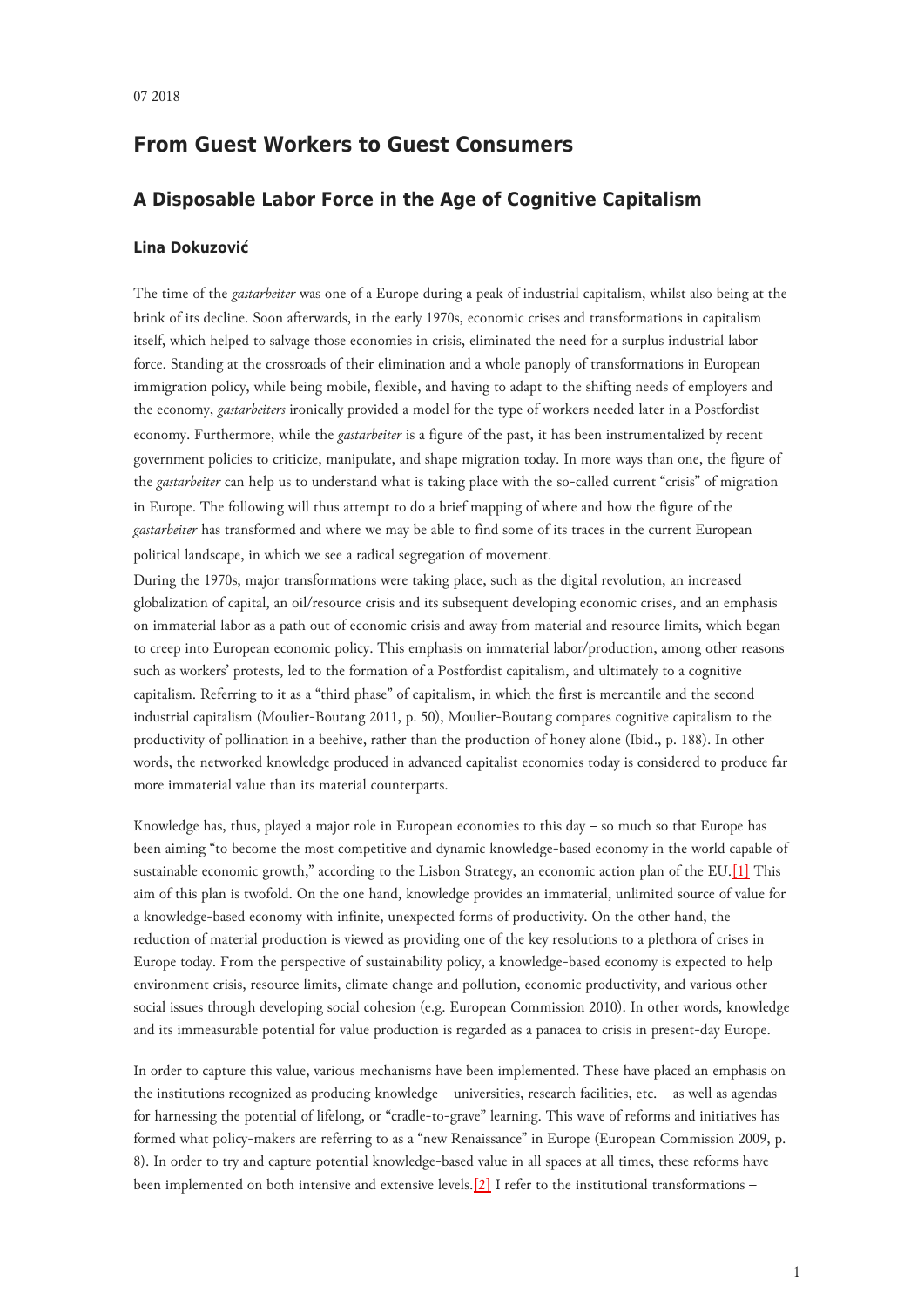those visible effects of restructuring departments, implementing and raising tuition fees, reducing access to resources, limiting study times, cutting "unnecessary" courses or departments, and so on – as intensive transformations. These have been driven primarily by the Lisbon Strategy, Bologna Process (a wave of reforms from 1999–2010 in institutions of higher education), Ljubljana Process (a wave of reforms focusing on research), and a variety of programs under the umbrella of lifelong learning initiatives. However, these very reform packages have led to extensive transformations.

In other words, the Bologna Process had the ultimate goal of creating the European Higher Education Area. The Ljubljana Process has developed the European Research Area. And the initiatives for lifelong learning have been structuring a "European area of lifelong learning" (Commission of the European Communities 2001). These various "areas" indicate supranational spaces in which maximal mobility is promoted to knowledge producers within their borders. These spaces also benefit from the brain drain resulting from incoming migrants. Similar supranational knowledge-based areas have been developing in other regions, for instance, Latin America, the Middle East-North-Africa region, or Australia-Asia Pacific, among other large nations such as Russia. However, Europe has developed the most aggressive approach, aiming to remain at the forefront of knowledge economy development. The following will outline how these extensive transformations have created a scenario in which education has become inextricably linked to the topic of migration in Europe today.

### **Differential inclusion**

<span id="page-1-0"></span>Mobility is regarded as a multiplier of the productivity and value of knowledge production.[\[3\]](#page-6-2) The overlapping supranational knowledge-based areas in Europe have thereby contributed to establishing an "Innovation Union" in which freely moving knowledge should be the cornerstone for sustainable growth (European Commission 2010, p. 3). Comprised of various mobility programs for students, teachers, and researchers, this is supported by the four freedoms of the EU: the free movement of goods, services, capital, and people. There have even been various aims at trying to make knowledge the official *fifth freedom* of the EU (Potočnik 2007), but due to the intensive transformations that have created commodified and standardized units of knowledge – primarily within university programs – this new category is unnecessary, as knowledge/education can now fall under the rubric of goods, services, and capital. The remaining category of *people* is tricky, however, when it comes to the question of *which* people are included within this claim. These extensive transformations, while invisible on many levels, are the most visible in their consequences on the lives of knowledge-based migrants. Furthermore, it is within the discrepancies in the movement of people where the divisions between desirable and undesirable movement becomes clear.

<span id="page-1-1"></span>Participation in such mobility programs is filtered through mechanisms of differential inclusion.[\[4\]](#page-6-3) While the supranational knowledge-based areas above may partially extend beyond the borders of the EU,[\[5\]](#page-6-4) the overall governance architecture of the EU, the Open Method of Coordination (OMC), oversees and filters access to these programs and areas. Established as a Lisbon Strategy apparatus, the OMC implements soft law, fiscal discipline, and coercive competition among EU Member States. Therefore, each Member State can implement slightly differing versions of regulations, according to their needs, while adhering to the general approach. In recent years, many Member States have implemented regulations which indicate a shift towards knowledge-based indicators in filtering the movement and entry of people into the EU. Just like in the time of the *gastarbeiter*, filtration mechanisms exist today which focus on the needs of the market. The key difference, I will argue, is the shift from regarding workers in industrial capitalism as import commodities (Mezzadra & Neilson 2013, p. 102) to regarding knowledge-based migrants in cognitive capitalism as *export* commodities. Recent models for filtering migrant labor power have, in contrast to previous models, been based on "just-in-time" and "to-the-point" migration (Ibid. p. 138). One of the methods encompassed therein is points-based migration.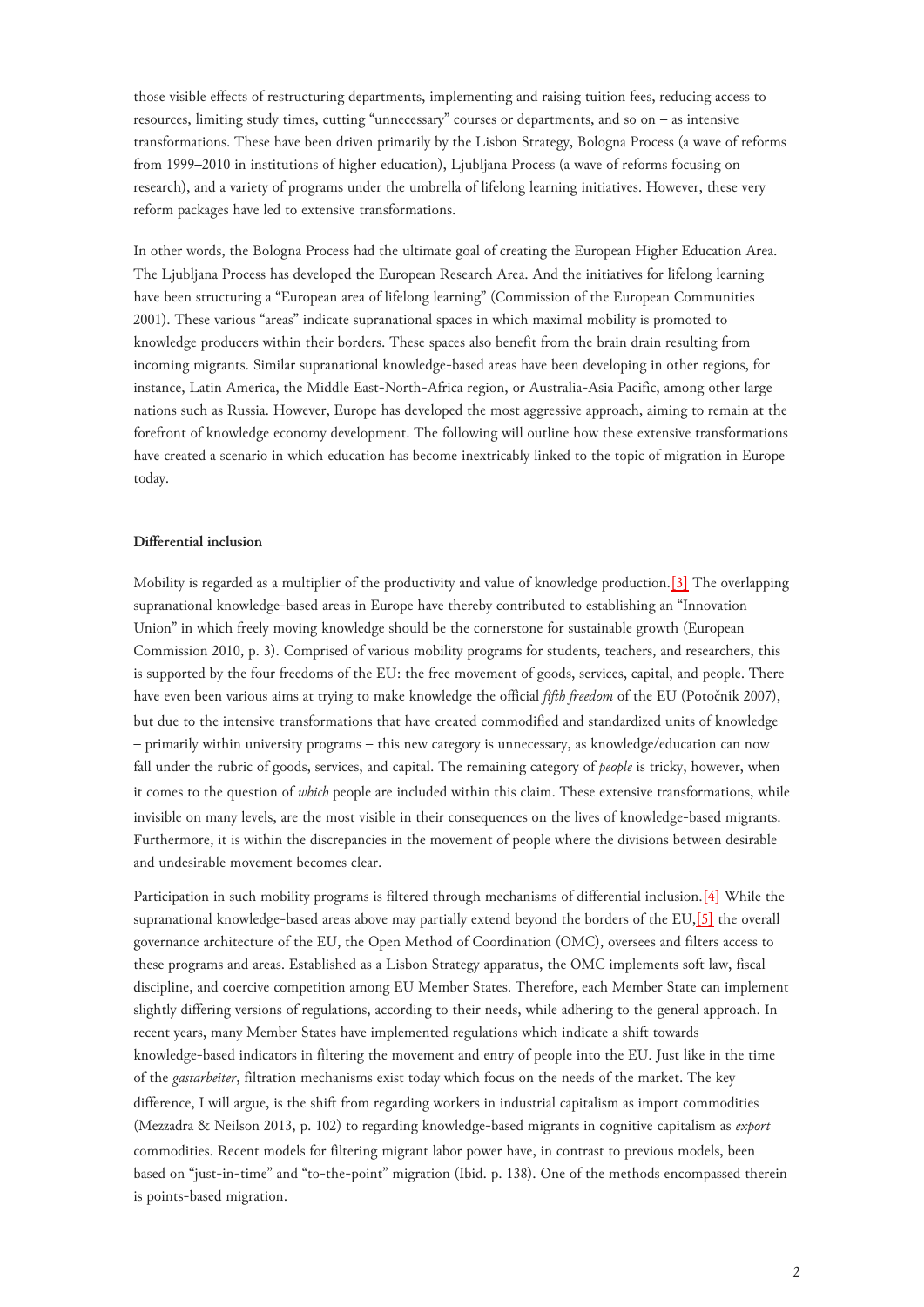Neilson describes how the Australian government profiles migrants with the skillset necessary to fulfill economic needs, which has in turn substantially supported its knowledge-based economy (Neilson 2009, p. 49). This works in close concert with educational institutions and programs, thus positioning them as "default migration agencies" (Ibid.). As points-based systems interrogate each applicant according to the needs of the market, with a focus on their education and knowledge-based skills, Mezzadra and Neilson assert that these structures are pivotal to supporting the development of cognitive capitalism (Mezzadra & Neilson 2013, p. 139). Neilson elaborates this, stating that "The situation is one in which education becomes the pretence for migration. There is a blurring of the categories of student and migrant. But the categories of student and worker also blur (in a sense other than the one in which studying can be identified as work)" (Neilson 2009, p. 50).

<span id="page-2-0"></span>The UK has implemented a points-based system. Austrian Chancellor Sebastian Kurz has stated that he would like to implement a system based on the "Australian model," a very cruel version of a points-based system. Donald Trump has also recently (2017) instated the RAISE Act, a bill that introduced a points-based system for immigration, which aims, on the one hand, to cut immigration in half, and, on the other hand, to reduce the immigrants entering the US to those who meet the needs of the economy by placing an emphasis on their level of education[.\[6\]](#page-6-5) Furthermore, due to the OMC, it is rather likely that additional EU Member States will be coerced into following in the footsteps of the best-practice examples of states that have implemented points-based systems, such as the UK.

<span id="page-2-1"></span>The UK's points-based system is based on a five-tier visa system. Tiers 1 and 2 focus on "high-value migrants" with "exceptional talent" and "skilled workers" with an emphasis on fulfilling economic needs. Tier 4 focuses on students and is education-oriented. However, Tier 3 is "designed for low-skilled workers filling specific temporary labour shortages." This caught my attention, because while it seems that the movement of people today has been segregated into high-skilled cognitive workers and a mass of *sans papiers*, refugees, and precarious migrants, this led me to believe that perhaps the type of industrial work/ers remnant of the *gastarbeiter* tradition may still exist in one of the tiers of the points-based system, and that this problematic system may actually provide some possibilities for a diverse work force after all. However, after reading on, the Tier 3 visa is described with the following statement: "The Government has so far never allocated any visas under this scheme. Unfortunately, this means that you cannot apply for the Tier 3 visa scheme."[\[7\]](#page-6-6) It seems that despite the smoke and mirrors, what we see in the EU today is the transformation of the *gastarbeiter* guest labor force under Postfordist conditions with the consequences of increasing the class gap in migrant labor.

One of the key factors in profiting from temporary knowledge-based migrants, and a pivotal element in defining the shift from identifying migrants as import commodities to export commodities, is the development of so-called *knowledge exports*. Knowledge exports stand at the juncture between intensive and extensive transformations. Different countries have different approaches and definitions of knowledge exports, with Canada, for instance, defining them as "the provision of educational products and services overseas […] including distance education, twinning programs, offshore campuses, joint degrees, and franchised courses and programs" (Association of Universities and Colleges of Canada 2007, p. 1). Australia takes a somewhat less vague approach and simply describes them, stating that "In essence, export income from education services is the sum of income to the Australian economy generated from international students studying onshore in Australia" (Australian government 2008, *n. pag.*). In other words, migrant students are export commodities in and of themselves by bringing money in through tuition and other fees – which are typically much much higher for foreign students – and leaving after their temporary stay. The financial profits from migrant students is so great that in Australia knowledge exports became the "third largest export industry on 2006–07 figures, behind coal and iron ore (\$21.9 billion and \$15.5 billion respectively), and the largest services export industry exceeding tourism (\$11.5 billion)" (Ibid.). Therefore, recruitment centers for Australian universities are increasingly expanding abroad. These recruitment centers echo the recruitment centers for guest labor of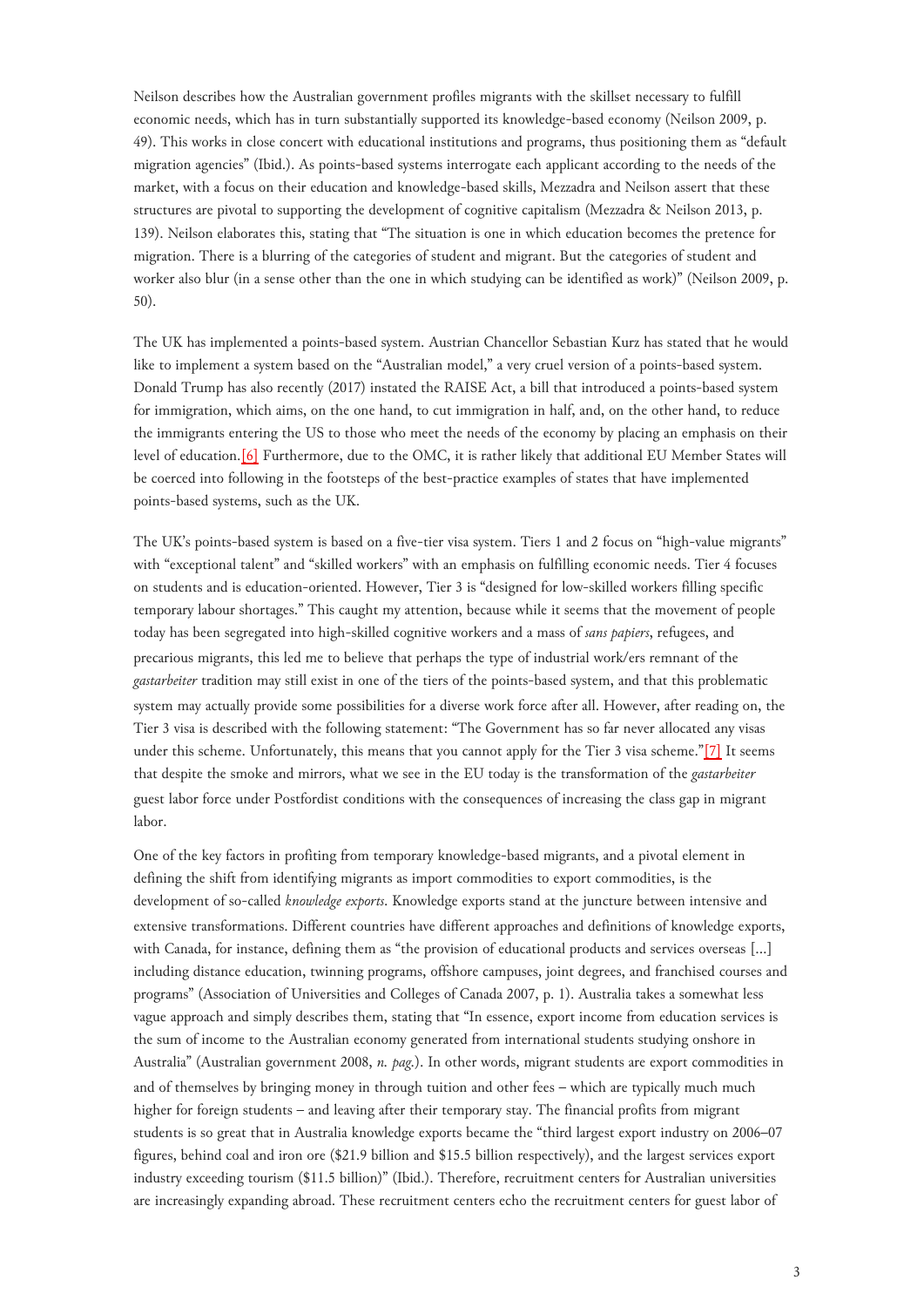the 1960s and early 1970s, and have an interesting position in clarifying the blurring between students, migrants, and laborers in cognitive capitalism today.

By targeting foreign students, Neilson claims that Australia has created a "structural dependence" on knowledge exports in order to supplement public disinvestment in education (Neilson 2009, p. 49). In other words, a crisis of the welfare state has been remedied through displacing the financial responsibility to the most vulnerable individuals contributing to the knowledge-based economy. Ben Rosenzweig refers to these migrant students as "guest consumers," clarifying that "The imperatives which generated these programs were not to find people who can be made to work, not to find hyper-exploitable labor, but rather people who can be made to pay" (Rosenzweig 2010, *n. pag.*). In the context of cognitive capitalism, being made to pay can take place on multiple levels – brain drain, tuition, visa fees, etc. However, on the simple level of tuition fees, much like their non-migrant counterparts, students become increasing buried under debt, unable to finish their degrees, with a whole new market developing around hedge fund managers investing in that very student debt (Dokuzović 2016, pp. 55–56). Furthermore, differentiating migrants as "skilled" and "unskilled" can help to support racist stereotypes surrounding "good" and "bad" migrants.

#### **Segregated movement**

In a recent G20 Insights paper on forced migration, the authors discuss the large influx of migrants and refugees in recent years and the importance of refugees gaining access to the job market for establishing their independence (Kadkoy et al. 2017). The authors claim, however, that "[a]ccess to the labour market [...] is the most politically charged, and therefore the most debated sphere of socio-economic integration for refugee populations" (Ibid. p. 1). With claims of "displacing" the local workforce, refugees are blamed for fueling negative sentiments towards them, and, therefore, "lead to the deterioration of social cohesion [...] especially under adverse economic conditions" (Ibid. p. 2). Remember, a knowledge-based economy should, among other things, support social cohesion – a major focus of EU policy today, according to the Lisbon Treaty – so claiming that refugees deteriorate this in a policy paper places them as diametrically opposed to knowledge-based mobility initiatives. As a proposal to this dilemma, the authors suggest that:

The G20 should step in to mobilize the private sector in developing sustainable solutions for the global refugee crisis and endorse the establishment of Made by Refugees Special Economic Zones (MBR Zones) in refugee hosting countries. These would generate new jobs for both, refugees and locals. Here, MBR Zones are envisioned as multi-country, public-private partnership projects that involve host country governments, partner country governments, multinational companies, local firms as well as international donor agencies (Ibid. p. 4).

In other words, they suggest a path for integration in which those regarded as "unintegratable" should be quasi quarantined. Let us remember that Special Economic Zones refer to enclaves in which there is a suspension of local national laws in order for global corporations to have absolute freedom of production on foreign land. Traditionally, this exemplary model of neocolonial expropriation has led to the unregulated exploitation of laborers – most commonly in India and China, where Special Economic Zones are most prevalent. Placing refugee and migrant labor in Special Economic Zones, inhibiting them from integration as well as blaming them for destroying social cohesion in their host countries, would not least place "unskilled" migrants in a permanent state of exception.

As the needs of the economy rely on more specialized labor, the division between workers only grows. Mezzadra and Neilson correctly describe migrant workers today as "occupy[ing] different universes of migration" (Mezzadra & Neilson 2013, p. 137). In order to elucidate just how extreme divisions can become when relying on knowledge-based criteria, let's look at an example from India. On the one hand, we see one of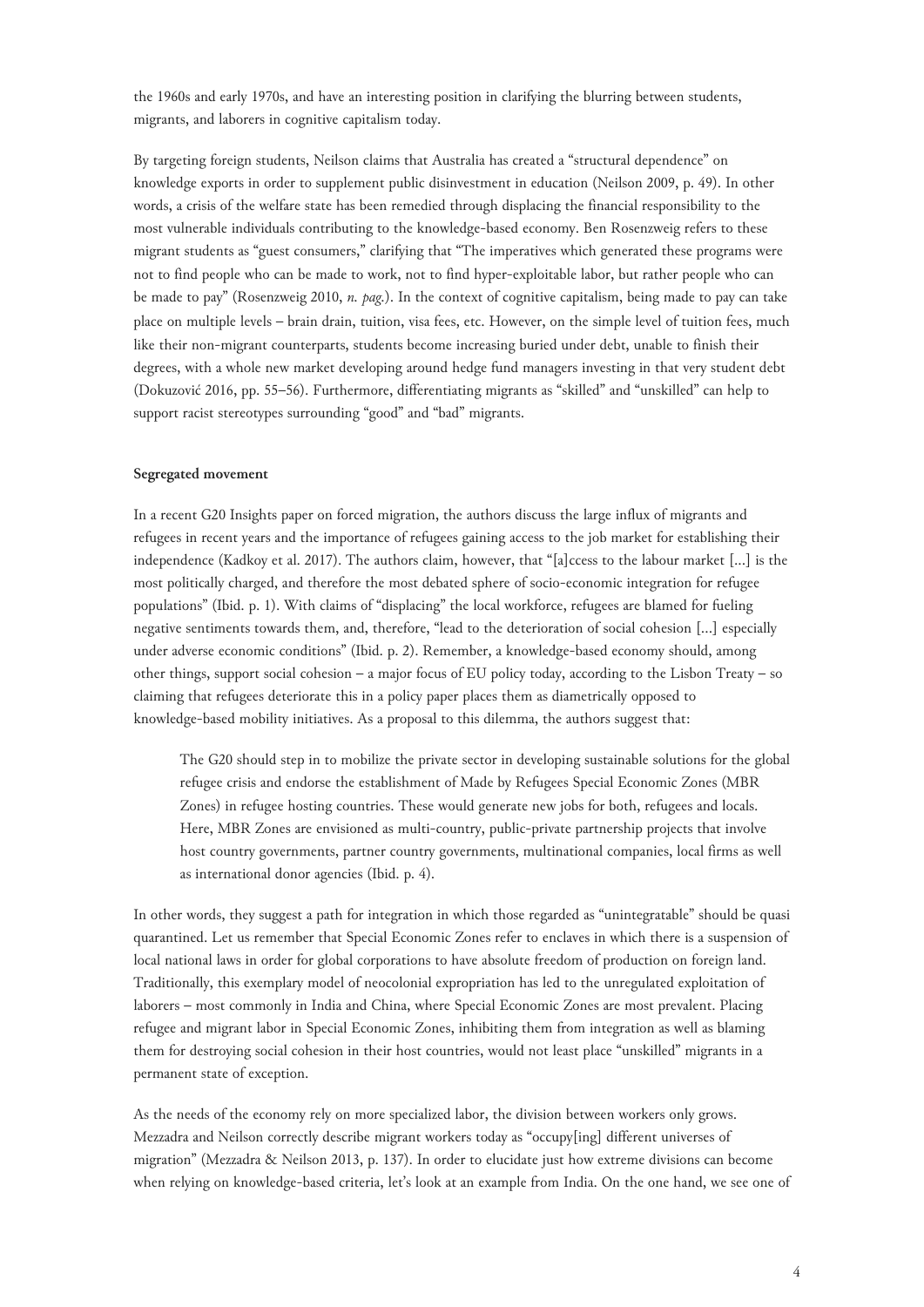the fastest growing economies in the world with extreme wealth and a strong emphasis on research and development and knowledge-based economic growth at one end of the spectrum. However, at the other end of the spectrum, we see people for which the emphasis on knowledge-based meritocracy does not necessarily only filter their access to visas, it filters their access to *basic rights and amenities*. In 2011, I spoke with villagers in the town of Singrauli, the so-called "energy capital of India," one of the most profitable and fastest growing areas in the country, who told me about how their displaced and *adivasi* (tribal) populations were only granted access to electricity and water after proving they were literate or had an education. The higher the level of education, the greater their access to "public" amenities (Dokuzović 2016, pp. 172–173). Let us also remember that one of the main motivators for Paolo Freire's radical pedagogical practices was to grant voting rights to the illiterate, who were denied the right to vote in Brazil (Kahn & Kellner 2007, p. 435).

The irony – aside from the general horror – of this situation lies in the fact that in a knowledge-based economy, workers are regarded as producing profit even during times of unemployment. Referring back to Moulier-Boutang's definition of cognitive capitalism from the beginning of this article: "There is work and activity everywhere, especially because the activity of the unemployed person, who has a rich and pollinating life […] is directly producing wealth" (Moulier-Boutang 2011, p. 165). This is supported in the European Commission report on lifelong learning, which states that: "Investment in human capital is important at all points in the economic cycle; i.e. skills, gaps, and shortages can certainly co-exist with unemployment" (Council of the European Communities 2000 cited in Kendall et al. 2002, p. 11).

In Europe today, migration is punishable by law, while, at the same time, we are also seeing an expansive amount of knowledge-based mobility programs that are supported by law. However, in the past, the figure of the *gastarbeiter* was able to bridge and contradict current discrepancies in forms of movement by occupying the spaces where their temporary labor was required as well as the temporal conditions and spaces from which they came simultaneously, whereas many contemporary migrants stand out of time and place, in a perpetual in-betweenness, precariousness, and state of exception.

From the time of the *gastarbeiter*, migrant labor was regulated according to economic need, crisis, and a reserve labor force: more need, more migrants; more crisis, fewer migrants; "too many" migrants and their very existence is called a crisis in and of itself in order to limit their numbers. This logic of balancing the reserve vs. the surplus has remained to this day, but now the conditions of economic crisis and the transformations of advanced capitalism – predominantly developed to handle a crisis that began unfolding in its current form in the 1970s – have changed, and the strategies for filtering migration according to the demands of today's knowledge-based economies have radically transformed as well, shifting an understanding of human beings from imports to exports along variable axes of economic need. We see a segregation so radical that it's sweeping its undesirable consequences to the peripheries – in some cases, this includes Made by Refugee Special Economic Zones at the peripheries of cities, and, in some cases, it means relegating industrial production to "developing" countries in the peripheries of Europe. Whereas migrant labor from the peripheries was exploited under *gastarbeiter* agreements, it ensured certain rights to workers, it remained visible and on the surface, and helped to shape the cityscapes of host countries for years to come, as opposed to the increasingly illegalized, invisibilized, and displaced forms of exploited migrant labor today.

<span id="page-4-0"></span>Several years ago, from ca. 2008–2011, Europe saw a wave of university protests against many of the transformations outlined above.[\[8\]](#page-6-7) Most of the protest actions, occupations, and demands focused on the intensive transformations caused by the Bologna Process, which concluded in 2010. This had the consequence of appealing to the majority of the students and focused less on the problems migrant students were and still are faced with. With the increasing number of migrants coming to Europe from abroad, issues concerning the relations between knowledge production and migration will gain more and more importance in coming years. Therefore, the time is advancing in which we need to revitalize a struggle that identifies that the needs of the few are the needs of the many and that these issues are inextricably linked and will not go away any time soon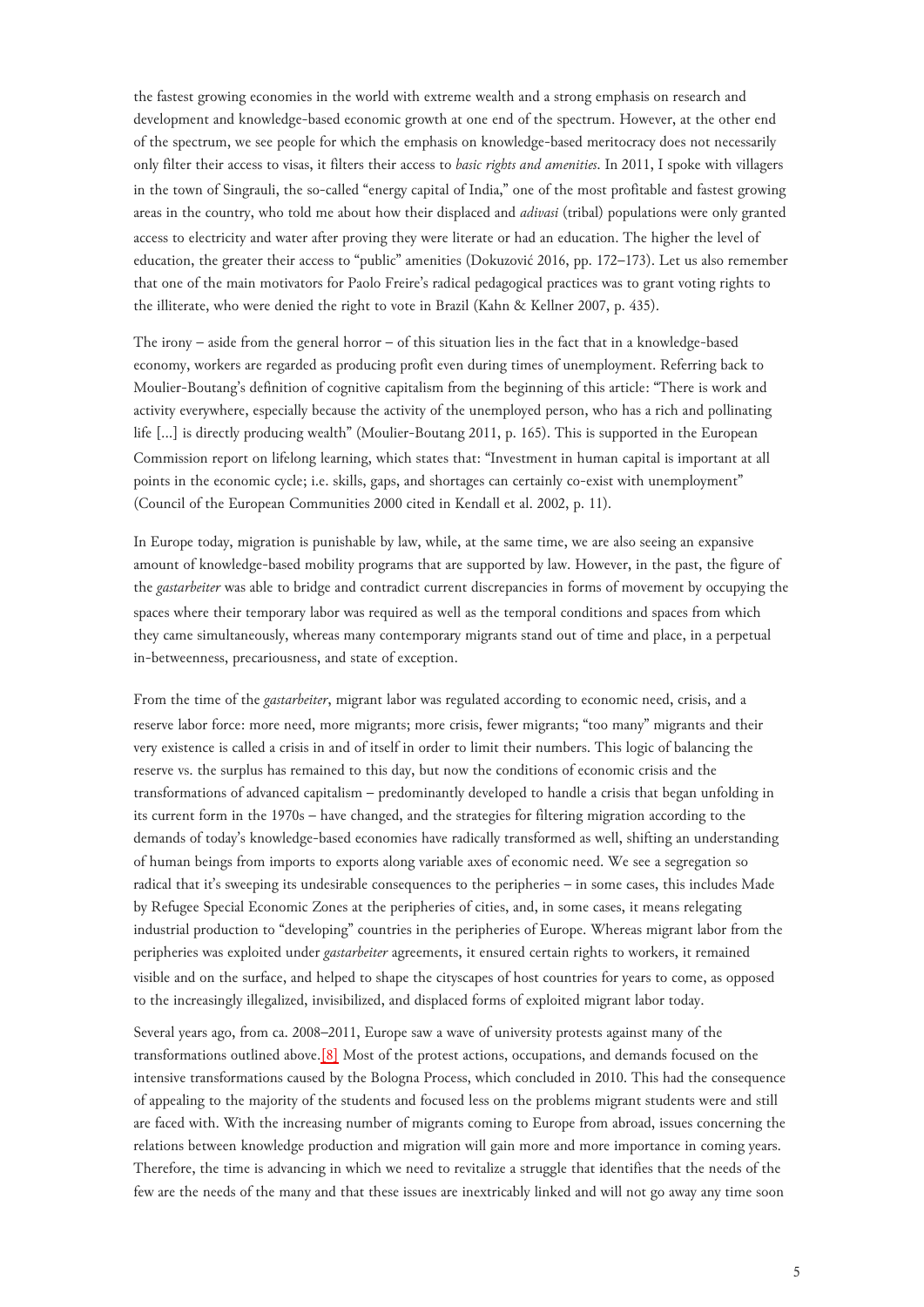just because government policies are sloppily attempting to sweep them into the peripheries.

#### **References**

115th Congress. (2017). "S.354 – Reforming American Immigration for Strong Employment Act or the RAISE Act." <https://www.congress.gov/bill/115th-congress/senate-bill/354>

Association of Universities and Colleges of Canada. (2007). *Knowledge Exports by Canadian Universities*. <http://www.aucc.ca/media-room/publications/knowledge-exports-by-canadian-universities/>

Australian Government. (2008). "Export Income to Australia from Education Services." *Australian Education International. 34*.

Commission of the European Communities. (2001). *Making a European Area of Lifelong Learning a Reality*. COM(2001) 678. Brussels.

<http://eur-lex.europa.eu/LexUriServ/LexUriServ.do?uri=COM:2001:0678:FIN:EN:PDF>

Dokuzović, L. (2016). *Struggles for Living Learning: Within Emergent Knowledge Economies and the Cognitivization of Capital and Movement*. Vienna: transversal.

Dokuzović, L., & Freudmann, E. (2010). "Fortified Knowledge: From Supranational Governance to Translocal Resistance." *The Worlds & Knowledges Otherwise (WKO)*, *3*(2), Marina Gržinić (Ed.), *On Europe, Education, Global Capitalism and Ideology.* Duke University.

<https://globalstudies.trinity.duke.edu/wp-content/uploads/2010/09/DokuzovicFreudmannGrzinicWKO3.2.pdf>

European Commission. (2009). *Preparing Europe for a New Renaissance: A Strategic View of the European Research Area*. First Report of the European Research Area Board. EUR23905EN. Brussels: European Communities. [http://ec.europa.eu/research/erab/pdf/erab-first-annual-report-06102009\\_en.pdf](http://ec.europa.eu/research/erab/pdf/erab-first-annual-report-06102009_en.pdf)

European Commission. (2010). *Europe 2020: A European Strategy for Smart, Sustainable and Inclusive Growth.* COM(2010) 2020. Brussels: European Communities. [http://ec.europa.eu/eu2020/pdf/COMPLET%20EN%20BARROSO%20%20](http://ec.europa.eu/eu2020/pdf/COMPLET%20EN%20BARROSO%20%20%20007%20-%20Europe%202020%20-%20EN%20version.pdf) [%20007%20-%20Europe%202020%20-%20EN%20version.pdf](http://ec.europa.eu/eu2020/pdf/COMPLET%20EN%20BARROSO%20%20%20007%20-%20Europe%202020%20-%20EN%20version.pdf)

European Parliament. (2000). "Lisbon European Council 23 and 24 March 2000: Presidency Conclusions." [http://www.europarl.europa.eu/summits/lis1\\_en.htm](http://www.europarl.europa.eu/summits/lis1_en.htm) 

Kadkoy, O., Kaymaz, T., Kenanoğlu, M., & Sak, G. (2017). "Forced Migrants: Labour Market Integration and Entrepreneurship."

[http://www.g20-insights.org/policy\\_briefs/forced-migrants-labour-market-integration-entrepreneurship/](http://www.g20-insights.org/policy_briefs/forced-migrants-labour-market-integration-entrepreneurship/)

Kahn, R., & Kellner, D. (2007). "Paulo Freire and Ivan Illich: Technology, Politics and the Reconstruction of Education." *Policy Futures in Education*, *5*(4), 431–438.

Kendall, M., Samways, B., & Wibe, J. (2002). *Position Paper: Lifelong Learning (LLL)*. Laxenburg: International Federation for Information Processing. <http://www.ifip-tc3.net/IMG/pdf/lllv1.pdf>

Mezzadra, S., & Neilson, B. (2013). *Border as Method: Or the Multiplication of Labor.* Durham, London: Duke University Press.

Moulier-Boutang, Y. (2011). *Cognitive Capitalism.* E. Emery (Trans.). Cambridge / Malden, MA: Polity Press.